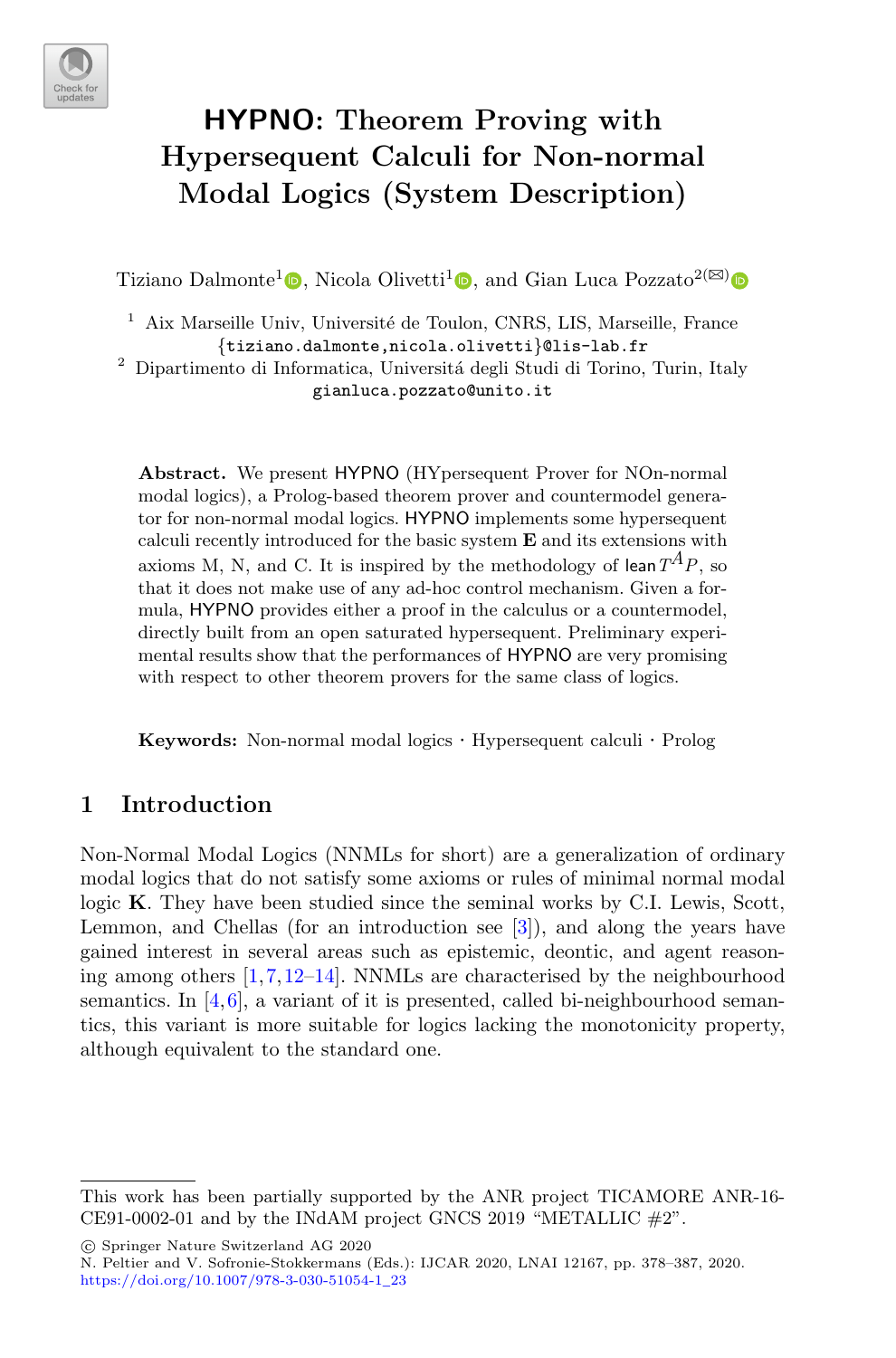Not many theorem provers for NNMLs have been developed so  $\text{far}^1$  $\text{far}^1$  In [\[8\]](#page-8-6) optimal decision procedures are presented for the whole cube of NNMLs; these procedures reduce a validity/satisfiability checking in NNMLs to a set of SAT problems and then call an efficient SAT solver. Despite undoubtably efficient, they do not provide explicitly "proofs", nor countermodels. A theorem prover for logic **EM** based on a tableaux calculus very similar to the one in [\[10](#page-8-7)], is presented in [\[9](#page-8-8)]: the system, is implemented in ELAN and handles also more complex Coalition Logic and Alternating Time Temporal logic. In [\[11](#page-8-9)] it is presented a Prolog implementation of a NNML containing both the [∀∀] and the [∃∀] modality; its [∃∀] fragment coincides with the logic **EM**, also covered by HYPNO. Finally in [\[5](#page-8-10)] it is presented PRONOM, a theorem prover for the whole range of NNMLs, which implements *labelled* sequent calculi in [\[6](#page-8-5)]; PRONOM provides both proofs and countermodels in the mentioned bi-neighbourhood semantics.

In this paper we describe HYPNO (HYpersequent Prover for NOn-normal modal logics) a Prolog theorem prover for the whole cube of NNMLs. The prover HYPNO implements the optimal calculi for NNMLs recently introduced in [\[4\]](#page-8-4). These calculi handle hypersequents, where a hypersequent represents intuitively a metalogical disjunction of sequents; sequents in themselves can be interpreted as formulas of the language. While the hypersequent structure is not strictly needed for proving formulas, it ensures a direct computation of a countermodel from *one* failed proof-branch. Consequently, the prover takes as input a formula and either returns a proof or a countermodel of it in the bi-neighbourhood semantics mentioned above. The Prolog implementation closely corresponds to the calculi: each rule is encoded by a Prolog clause of a prove predicate. This correspondence ensures in principle both the soundness and completeness of the theorem prover. Termination of proof search is obtained by preventing redundant application of rules. Although there are no benchmarks in the literature, the performance seems promising, in particular it outperforms the theorem prover PRONOM based on labelled calculi.

The program HYPNO as well as all the Prolog source files, including those used for the performance evaluation, are available for free usage and download at [http://193.51.60.97:8000/HYPNO/.](http://193.51.60.97:8000/HYPNO/)

### **2 Axioms, Semantics, and Hypersequent Calculi**

We present first the axiomatization and semantics of NNMLs of the classical cube and then the hypersequent calculi implemented by HYPNO.

Given a countable set of propositional variables Atm, the formulas of the language  $\mathcal L$  of NNMLs are built as follows:  $A ::= p | \perp | \top | A \vee A | A \wedge A | A \rightarrow$  $A \mid \Box A$ , where  $p \in$  Atm. The minimal NNML **E** is defined in  $\mathcal{L}$  by extending classical propositional logic with the rule RE below. The systems of the classical cube are then obtained by adding to **E** any combination of axioms M, C, and N. We obtain in this way eight distinct logics (see the *classical cube*, below on the right), where the top system **EMCN** coincides with normal modal logic **K**.

<span id="page-1-0"></span><sup>1</sup> We only mention here *implemented* systems, for a discussion on proof systems for NNMLs we refer to [\[4,](#page-8-4)[6\]](#page-8-5) and references therein.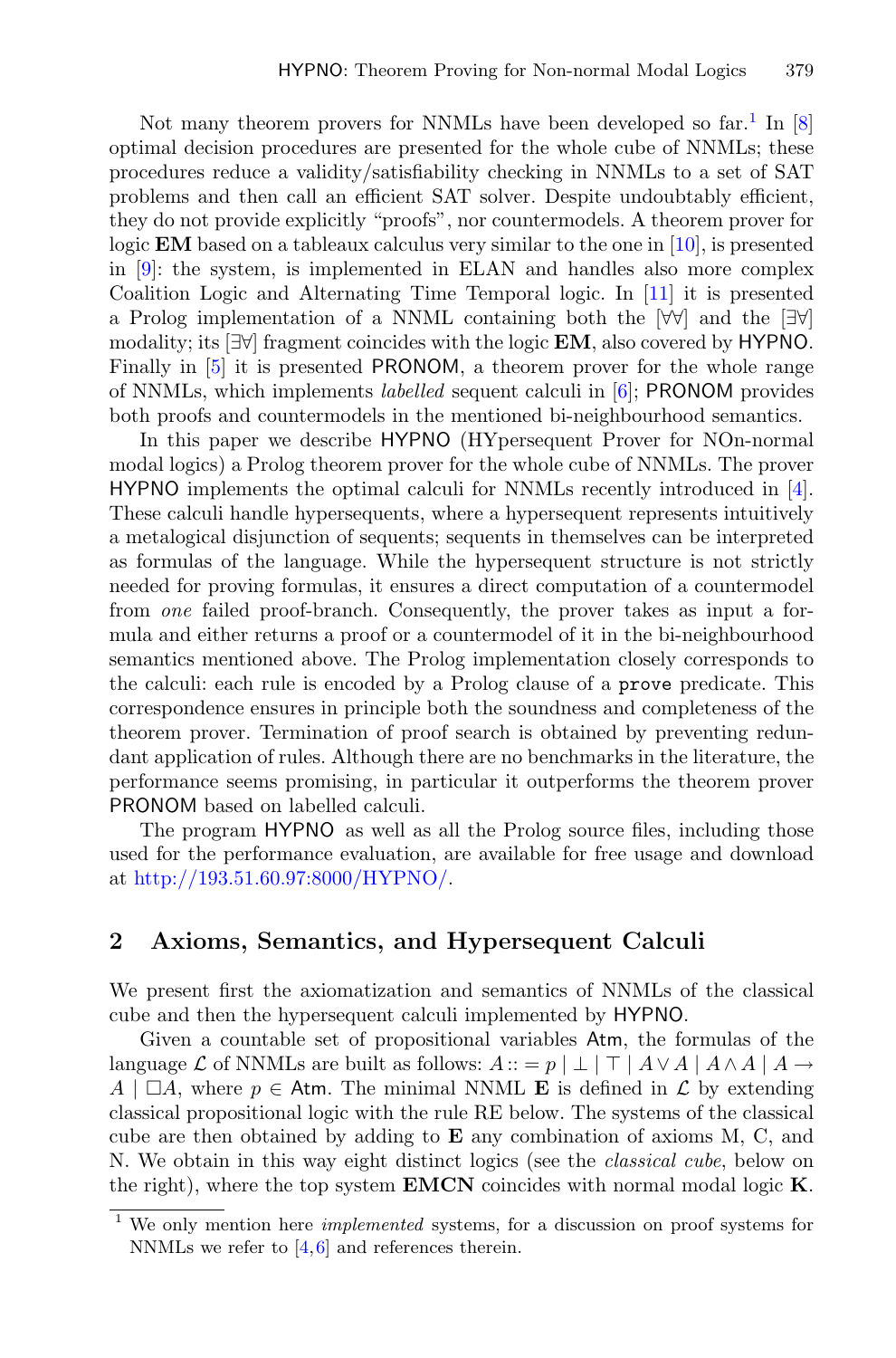

Coming to the semantics, we consider the bi-neighbourhood models [\[6\]](#page-8-5). As a difference with standard neighbourhood semantics, in the bi-neighbourhood one, worlds are equipped with sets of *pairs* of neighbours which can be thought as lower and upper approximations of neighbourhood in the standard semantics.

**Definition 1.** *A* bi-neighbourhood model *is a tuple*  $\mathcal{M} = \langle \mathcal{W}, \mathcal{N}_b, \mathcal{V} \rangle$ , where W is a non-empty set of worlds,  $V$  is a valuation function, and  $\mathcal{N}_b$  is a bi*neighbourhood function*  $W \longrightarrow \mathcal{P}(\mathcal{P}(W) \times \mathcal{P}(W))$ *. We say that* M *is a* M-model *if*  $(\alpha, \beta) \in \mathcal{N}_b(w)$  *implies*  $\beta = \emptyset$ *, it is a* N-model *if for all*  $w \in \mathcal{W}$  *there is*  $\alpha \subseteq \mathcal{W}$ *such that*  $(\alpha, \emptyset) \in \mathcal{N}_b(w)$ *, and it is a* C-model *if*  $(\alpha_1, \beta_1), (\alpha_2, \beta_2) \in \mathcal{N}_b(w)$ *implies*  $(\alpha_1 \cap \alpha_2, \beta_1 \cup \beta_2) \in \mathcal{N}_b(w)$ *. The forcing relation for boxed formulas is as follows:*  $M, w \Vdash \Box A$  *if and only if there is*  $(\alpha, \beta) \in \mathcal{N}_b(w)$  *s.t.*  $\alpha \subseteq [A] \subseteq W \setminus \beta$ , *where* [A] *denotes the truth set of* A *in* M*.*

Bi-neighbourhood models can be easily transformed into equivalent standard neighbourhood models, and vice versa. Moreover, bi-neighbourhood semantics characterises the whole cube of NNMLs  $[6]$ , in the sense that a formula A is derivable in  $\mathbf{E}(\mathbf{M}/\mathbf{C}/\mathbf{N})$  if and only if it is valid in all bi-neighbourhood  $(M/N/C)$ models of the corresponding class.

The hypersequent calculi for NNMLs implemented by HYPNO are intro-duced in [\[4\]](#page-8-4). Their syntax is as follows: a *block* is a structure  $\langle \Sigma \rangle$ , where  $\Sigma$ is a multiset of formulas of L. A *sequent* is a pair  $\Gamma \Rightarrow \Delta$ , where  $\Gamma$  is a multiset of formulas and blocks, and Δ is a multiset of formulas. A *hypersequent* is a multiset  $S_1 \mid ... \mid S_n$ , where  $S_1, ..., S_n$  are sequents. Single sequents can be interpreted into the language as:  $i(A_1, ..., A_n, \langle \Sigma_1 \rangle, ..., \langle \Sigma_m \rangle \Rightarrow B_1, ..., B_k) =$  $\bigwedge_{i\leq n} A_i \wedge \bigwedge_{j\leq m} \Box \bigwedge \Sigma_j \rightarrow \bigvee_{\ell\leq k} B_\ell$ . We say that a sequent S is *valid* in a bi-neighbourhood model M (written  $M \models S$ ) if for all  $w \in M$ ,  $M$ ,  $w \Vdash i(S)$ . Moreover, a hypersequent H is *valid* in  $\mathcal{M}$  ( $\mathcal{M}$   $\models$  H) if  $\mathcal{M}$   $\models$  S for some  $S \in H$ , and it is valid in  $(M/C/N-)$  models if it is valid in all models of that kind.

The calculi implemented by  $HYPNO$  are a minor variant of the ones in [\[4\]](#page-8-4): they contain an additional arrow  $\Rightarrow$  used to represent that the formulas on the left of  $\Rightarrow$  entails the *conjunction* (rather than their disjunction) of the formulas on its right. By this modification, all rules of the calculi are at most binary; the equivalence of the modified calculi with the original ones in [\[4](#page-8-4)] is straightforward.

The hypersequent calculi are defined by the rules in Fig. [1](#page-3-0) (for propositional rules we only show the initial sequents and the rules for implication). In particular:  $H_E :=$  propositional rules +  $\Box_L$  +  $\Box_R$  +  $\Rightarrow$   $_1$  +  $\Rightarrow$   $_2$ ;  $H_{EN} := H_E + N$ ;  $\mathcal{H}_{\mathsf{EC}} := \mathcal{H}_{\mathsf{E}} + \mathsf{C};$   $\mathcal{H}_{\mathsf{ECN}} := \mathcal{H}_{\mathsf{E}} + \mathsf{C} + \mathsf{N};$   $\mathcal{H}_{\mathsf{M}} :=$  propositional rules  $+ \Box_{\mathsf{L}} + {}_{\mathsf{M}} \Box_{\mathsf{R}};$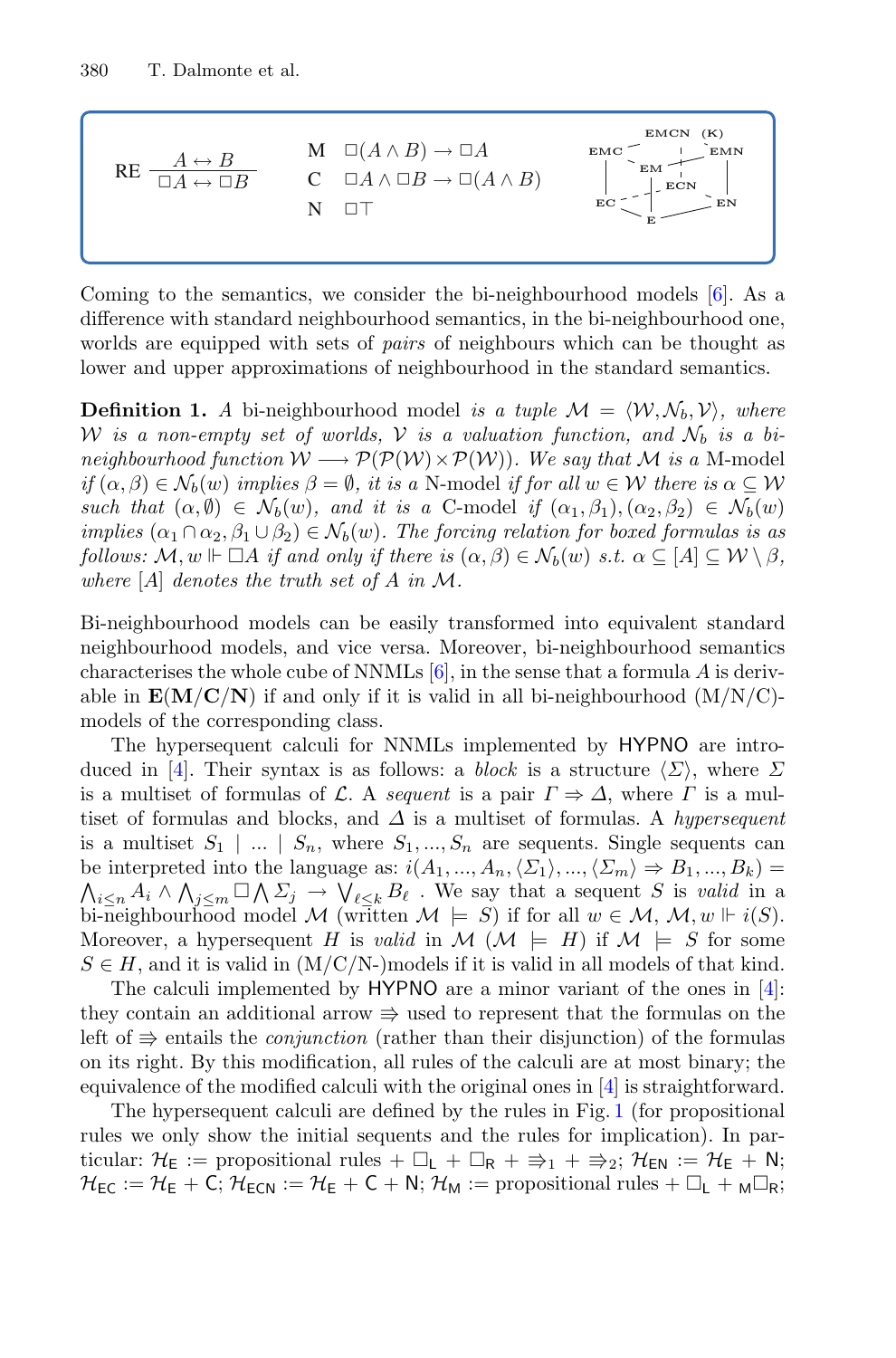| init $\frac{G p, \Gamma \Rightarrow \Delta, p}{\Box$                                                                  | $\perp$ $\frac{1}{G \perp \Gamma \Rightarrow \Delta}$                                                                                                                                                                                                                                                                                  | $R \overline{G \mid \Gamma \Rightarrow \Delta, \top}$                                                                                                                                                |
|-----------------------------------------------------------------------------------------------------------------------|----------------------------------------------------------------------------------------------------------------------------------------------------------------------------------------------------------------------------------------------------------------------------------------------------------------------------------------|------------------------------------------------------------------------------------------------------------------------------------------------------------------------------------------------------|
|                                                                                                                       | $\rightarrow_L \frac{G \mid A \rightarrow B, \Gamma \Rightarrow \Delta, A \qquad G \mid B, A \rightarrow B, \Gamma \Rightarrow \Delta}{G \mid A \rightarrow B, \Gamma \Rightarrow \Delta} \rightarrow_R \frac{G \mid A, \Gamma \Rightarrow \Delta, A \rightarrow B, B}{G \mid \Gamma \Rightarrow \Delta, A \rightarrow B}$             |                                                                                                                                                                                                      |
| $\Box_L \frac{G \mid \langle A \rangle, \Box A, \Gamma \Rightarrow \Delta}{G \mid \Box A, \Gamma \Rightarrow \Delta}$ |                                                                                                                                                                                                                                                                                                                                        | $M \Box_R \frac{G \mid \langle \Sigma \rangle, I \Rightarrow \Delta, \Box B \mid \Sigma \Rightarrow B}{G \mid \langle \Sigma \rangle, \Gamma \Rightarrow \Delta, \Box B}$                            |
|                                                                                                                       | $\Box_R \quad \frac{G \mid \langle \Sigma \rangle, \Gamma \Rightarrow \Delta, \Box B \mid \Sigma \Rightarrow B}{\longrightarrow} \quad \frac{G \mid \langle \Sigma \rangle, \Gamma \Rightarrow \Delta, \Box B \mid B \Rightarrow \Sigma}{\longrightarrow}$<br>$G \mid \langle \Sigma \rangle$ , $\Gamma \Rightarrow \Delta$ , $\Box B$ |                                                                                                                                                                                                      |
| $\Rightarrow_1 \frac{G \mid A \Rightarrow B}{G \mid A \Rightarrow B}$                                                 | $\Rightarrow_2 \frac{G \mid A \Rightarrow B \qquad G \mid A \Rightarrow \Sigma}{G \mid A \Rightarrow B, \Sigma}  \Sigma  \ge 1$                                                                                                                                                                                                        |                                                                                                                                                                                                      |
| N $\frac{G \mid \langle \perp \rangle, \Gamma \Rightarrow \Delta}{G \mid \Gamma \Rightarrow \Delta}$                  |                                                                                                                                                                                                                                                                                                                                        | $C \frac{G \mid \langle \Sigma, \Pi \rangle, \langle \Sigma \rangle, \langle \Pi \rangle, \Gamma \Rightarrow \Delta}{G \mid \langle \Sigma \rangle, \langle \Pi \rangle, \Gamma \Rightarrow \Delta}$ |

<span id="page-3-0"></span>**Fig. 1.** Rules of  $\mathcal{H}_{E^*}$ .

 $\mathcal{H}_{MN} := \mathcal{H}_{M} + N$ ;  $\mathcal{H}_{MC} := \mathcal{H}_{M} + C$ ; and  $\mathcal{H}_{MCN} := \mathcal{H}_{M} + C + N$ . In the following, we denote by  $\mathcal{H}_{\mathsf{E}^*}$  any extension of  $\mathcal{H}_{\mathsf{E}}$ .

### **3 Design of HYPNO**

The prover HYPNO implements the calculi of Fig. [1.](#page-3-0) It is inspired by the "lean" methodology of lean  $T^A P$  [\[2](#page-8-11)], even if it does not follow its style in a rigorous manner. The program comprises a set of clauses, each one of them implementing a rule or an axiom of the mentioned calculi. The proof search is provided for free by the mere depth-first search mechanism of Prolog, without any additional ad hoc mechanism. Before presenting in details the code of the theorem prover, let us discuss a general design choice.

As mentioned, HYPNO searches for a derivation of an input formula and in case of failure, on demand, it produces a countermodel of it. The proof search procedure is implemented by a predicate terminating proof search which tries to generate a derivation of the given input formula. In case it fails, on demand by the user, another predicate build saturated branch is invoked that computes an open saturated branch from which a countermodel is extracted. The predicate build saturated branch is in some sense "dual" of the proof search one. We have chosen to implement a two-phase computation, instead of a single one taking care of both tasks, for the following reason: a single-phase procedure would need to carry over all information for extracting a countermodel anyway; this information would be completely useless in case of a successful derivation and would unacceptably overload proof-search. As matter of fact, the time spent to "recompute" the saturated branch is negligible with respect to the overload of a proof-search procedure storing also information for countermodel extraction. By this choice we get a simpler and more readable code, and of course, more suited for countermodel generation only "on demand".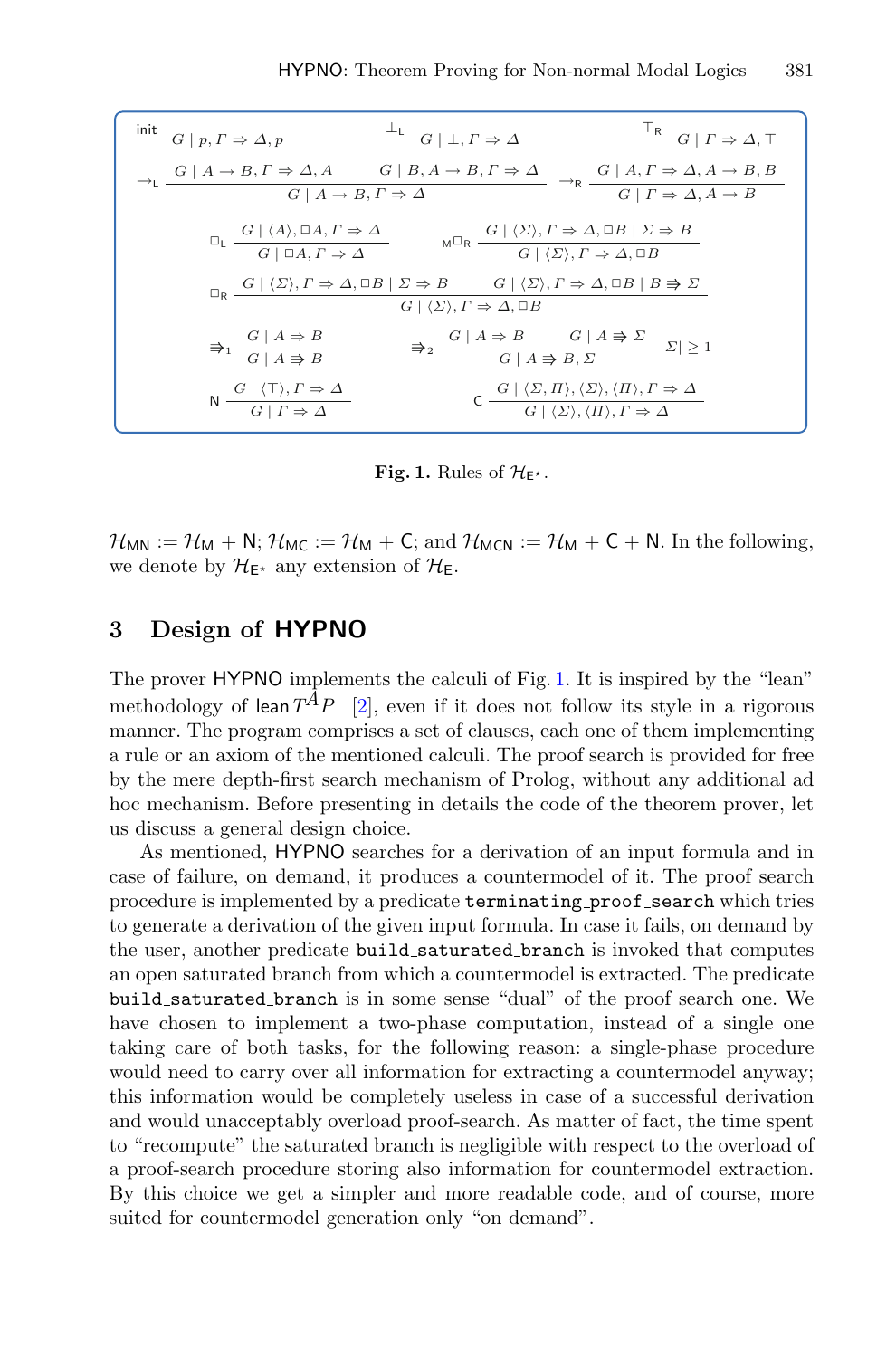HYPNO represents an hypersequent with a Prolog list whose elements are Prolog terms of the form singleSeq([Gamma, Delta], Additional), each one representing a sequent in the hypersequent. Gamma, Delta, and Additional are in turn Prolog lists: Gamma and Delta represent the left side and the right side of the single sequent, respectively, whereas Additional keeps track of the rules already applied to each sequent in order to ensure termination by avoiding multiple redundant applications of the same rule to a given hypersequent. Elements of Gamma and Delta are either formulas or Prolog lists representing blocks. Symbols  $\top$  and  $\bot$  are represented by constants **true** and **false**, respectively, whereas connectives  $\neg, \wedge, \vee, \rightarrow,$  and  $\square$  are represented by  $\neg, \hat{\ }$ ,  $\hat{\ }$ ,  $\rightarrow$ , and box. The symbol of provability  $\Rightarrow$  in systems with axiom C is represented by  $\Rightarrow$ . Propositional variables are represented by Prolog atoms. As an example, the Prolog list

```
[singleSeq( [[box (a \hat{c} c), [true], [a,c]], [a, b, a -> b, box b]],
 [n, right(a -> b), apdR([a,c],b)]), singleSeq ([[P], [P]] ,[ ])]
```
is used to represent the hypersequent  $\square(A \land C), \langle \top \rangle, \langle A, C \rangle \Rightarrow A, B, A \lor B, \square B$  $P \Rightarrow P$ , to which the rules N,  $\vee_R$  and  $\Box_R$  have been already applied, the last one by using the block  $\langle A, C \rangle$  and the formula  $\Box B$  as the principal formulas. In turn, no rule has been applied to  $P \Rightarrow P$  (the list Additional is empty).

Given a NNML formula  $F$  represented by the Prolog term  $f$ , HYPNO executes the main predicate of the prover, called **prove**[2](#page-4-0), whose only two clauses implement the functioning of  $HYPNO:$  the first clause checks whether  $F$  is valid and, in case of a failure, the second one enables the graphical interface to invoke a predicate called counter to compute a model falsifying  $F$ . In detail, the predicate prove first checks whether the formula is valid by executing the predicate:

#### terminating proof search(Hyper, ProofTree).

This predicate succeeds if and only if the hypersequent represented by the list Hyper is derivable in  $\mathcal{H}_{E^*}$ . When it succeeds, the output term ProofTree matches with a representation of the derivation found by the prover. As an example, in order to prove that the sequent  $\square(A \wedge (B \vee C)) \Rightarrow \square((A \wedge B) \vee (A \wedge C))$  is valid in **E**, one queries HYPNO with the goal:

```
terminating proof search([singleSeq([[box (a ^ (b ? c))], [box ((a ^ b) ?
                     (a \cap c))], [ ], ProofTree).
```
Each clause of terminating proof search implements an axiom or rule of the sequent calculi  $\mathcal{H}_{E^*}$ . To search for a derivation of a sequent  $\Gamma \Rightarrow \Delta$ , HYPNO proceeds as follows. First of all, if  $\Gamma \Rightarrow \Delta$  is an instance of an axiom, then the goal will succeed immediately by using one of the clauses implementing the axioms. As an example, the clause implementing init is as follows:

```
terminating_proof_search(Hyper,tree(axiom,PrintableHyper,no,no)):-
   member(singleSeq([Gamma,Delta],_),Hyper),
   member(P,Gamma), member(P,Delta),!,
   extractPrintableSequents(Hyper,PrintableHyper).
```
<span id="page-4-0"></span><sup>&</sup>lt;sup>2</sup> The user can run HYPNO without using the interface of the web application. To this aim, he just needs to invoke the goal prove(f).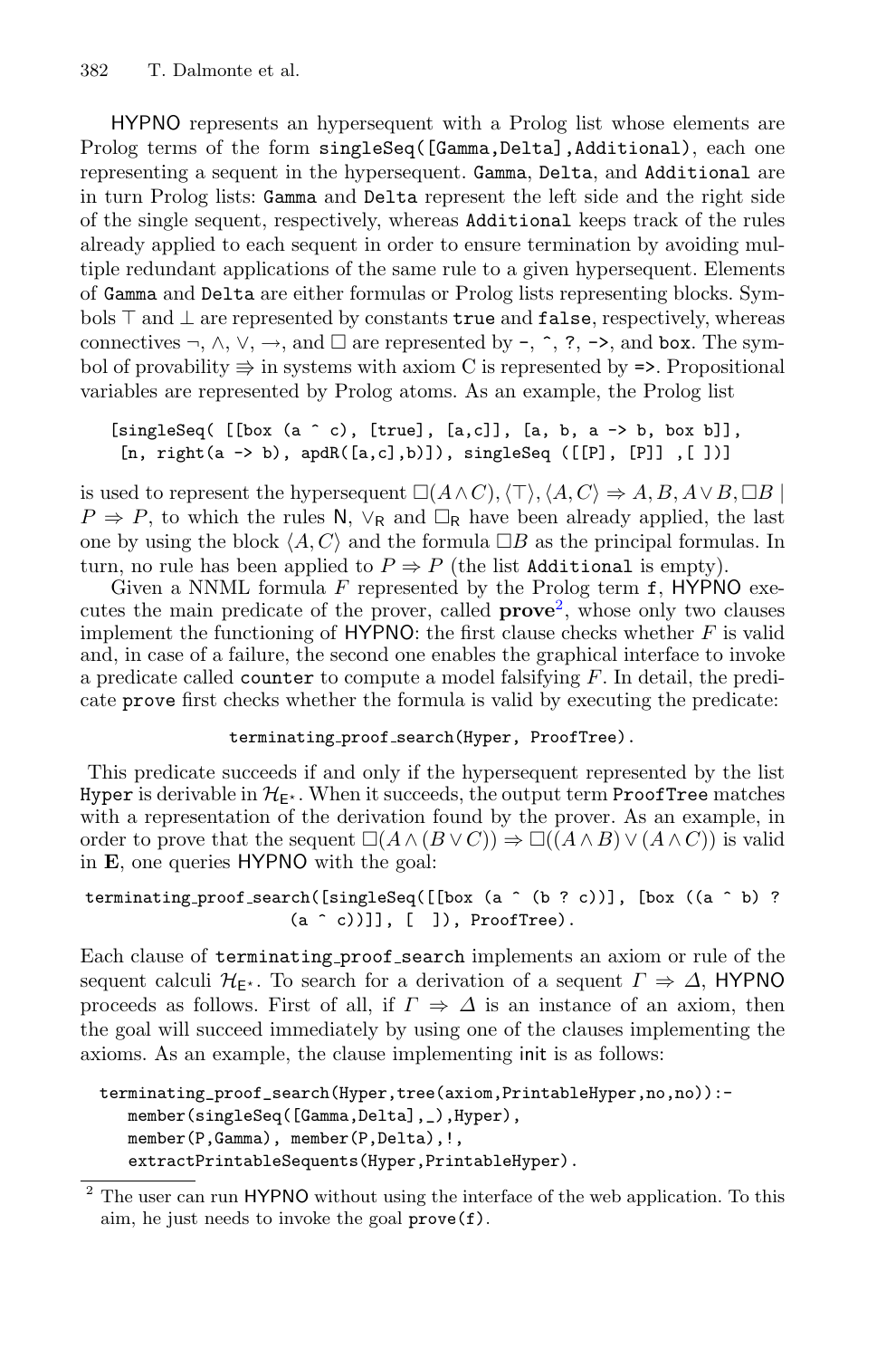The auxiliary predicate extractPrintableSequents is used just for a graphical rendering of the hypersequent. If  $\Gamma \Rightarrow \Delta$  is not an instance of the axioms, then the first applicable rule will be chosen, e.g. if Gamma contains a list Sigma representing a block  $\langle \Sigma \rangle \in \Gamma$ , and Delta contains box b representing that  $\Box B \in \Delta$ , then the clause for  $\Box_R$  will be chosen, and  $HYPNO$  will be recursively invoked on its premises. HYPNO proceeds in a similar way for the other rules. The ordering of the clauses is such that the application of branching rules is postponed as much as possible. As an example, here is the clause implementing  $\Box_R$ :

- 1. terminating\_proof\_search(Hyper,tree(rbox,PrintableHyper,Sub1,Sub2)):-
- 2. select(singleSeq([Gamma,Delta],Additional),Hyper,NewHyper),
- 3. member(Sigma,Gamma), is\_list(Sigma),member(box B,Delta),

```
4. list_to_ord_set(Sigma,SigmaOrd), \+member(apdR(SigmaOrd,B),Additional),!,
```

```
5. terminating_proof_search([singleSeq([Sigma,[B]],[])|
```

```
[singleSeq([Gamma,Delta],[apdR(SigmaOrd,B)|Additional])|NewHyper]],Sub1),
6. terminating_proof_search([singleSeq([[],[B => Sigma]],[])|
```
- [singleSeq([Gamma,Delta],[apdR(SigmaOrd,B)|Additional])|NewHyper]],Sub2),
- 7. extractPrintableSequents(Hyper,PrintableHyper).

Line 3 checks whether Gamma contains an item Sigma which is a list representing a block and if a box formula box B belongs to the list Delta. Line 4 implements the restriction on the application of the rule used in order to ensure a terminating proof search: if the Additional list contains the Prolog term apdR(SigmaOrd,B)<sup>[3](#page-5-0)</sup>, this means that the rule  $\Box_R$  has been already applied on that sequent by using  $\Box B$  and the block  $\Sigma$ , and HYPNO does no longer apply it. Otherwise, the predicate terminating proof search is recursively invoked on the two premises of the rule (lines 5 and 6), by introducing  $\Sigma \Rightarrow B$  and  $B \Rightarrow \Sigma$  respectively. Since the rule is invertible, Prolog cut ! is used in line 4 to eventually block backtracking.

When the predicate terminating proof search fails, then the initial formula is not valid. On user demand, as recalled at the beginning of this section, HYPNO extracts a model falsifying such a formula from an open saturated branch, following the model extraction method described in [\[4](#page-8-4)]. The model is computed by executing the predicate:

#### build saturated branch(Hyper, Model).

When this predicate succeeds, the variable Model matches a description of an open saturated branch obtained by applying the rules of  $\mathcal{H}_{E^*}$  to the initial formula. Since the very objective of this predicate is to build an open saturated hypersequent in the sequent calculus, its clauses are essentially the same as the ones for the predicate terminating proof search, however rules introducing a branching in a backward proof search are implemented by *pairs* of (disjoint) clauses, each one attempting to build an open saturated hypersequent from the corresponding premise. As an example, the following clauses implement the saturation in presence of a block  $\Sigma$  in the left hand side and of a boxed formula  $\Box B$  in the right hand side of a sequent:

<span id="page-5-0"></span><sup>&</sup>lt;sup>3</sup> The predicate list\_to\_ord\_set is used in order to check the applicability of the rule by ignoring the order of the formulas in the block.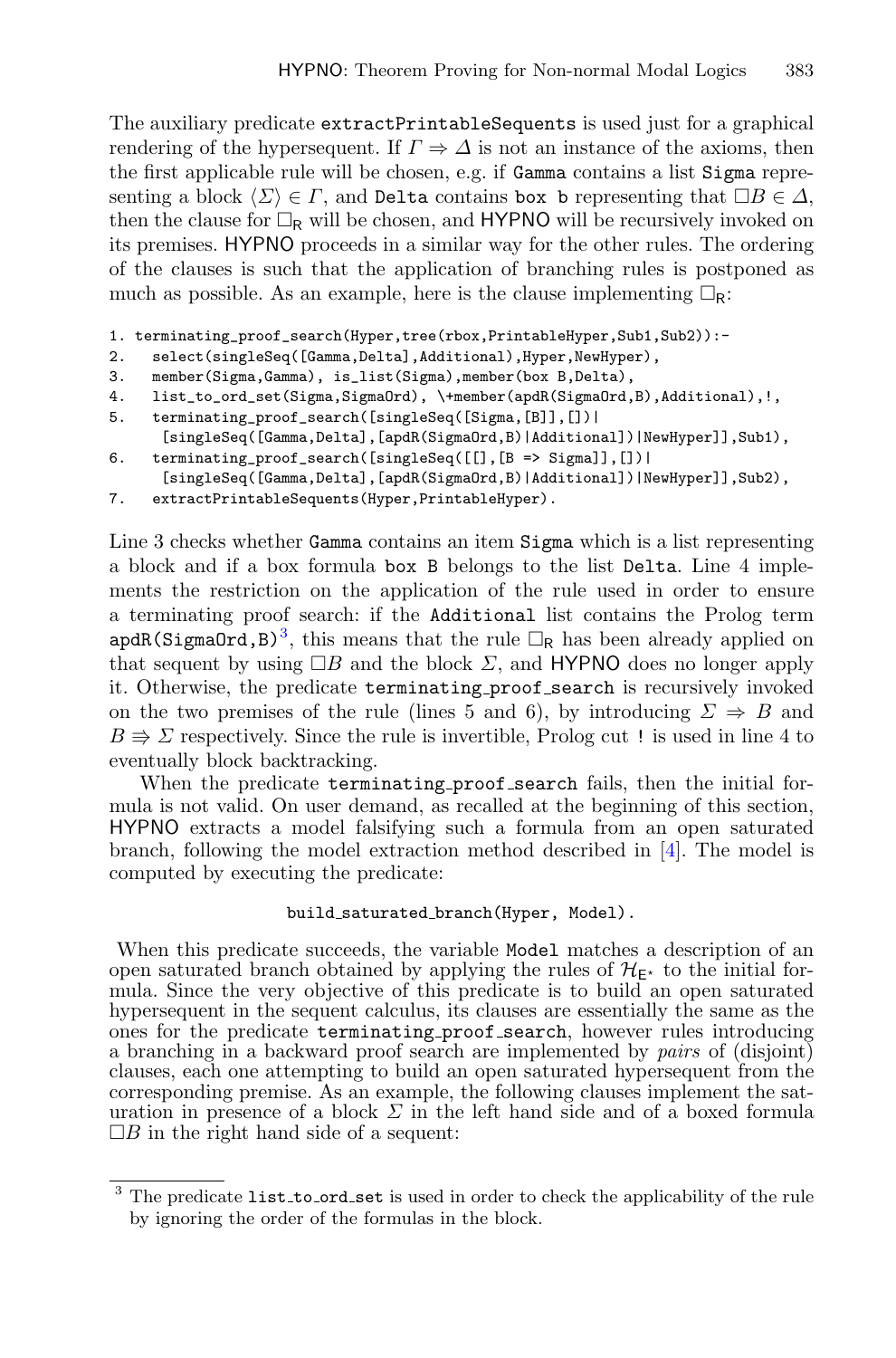```
build_saturated_branch(Hyper,Model):-
 select(singleSeq([Gamma,Delta],Additional),Hyper,NewHyper),
 member(Sigma,Gamma),is_list(Sigma),member(box B,Delta),
 list_to_ord_set(Sigma,SigmaOrd),\+member(apdR(SigmaOrd,B),Additional),
 build_saturated_branch([singleSeq([Sigma,[B]],[])|
   [singleSeq([Gamma,Delta],[apdR(SigmaOrd,B)|Additional])|NewHyper]],Model).
build_saturated_branch(Hyper,Model):-
 select(singleSeq([Gamma,Delta],Additional),Hyper,NewHyper),
 member(Sigma,Gamma),is_list(Sigma),member(box B,Delta),
 list_to_ord_set(Sigma,SigmaOrd),\+member(apdR(SigmaOrd,B),Additional),
 build_saturated_branch([singleSeq([[],[B => Sigma]],[])|
   [singleSeq([Gamma,Delta],[apdR(SigmaOrd,B)|Additional])|NewHyper]],Model).
```
HYPNO will first try to build a countermodel by considering the left premise of  $\Box_R$ , whence recursively invoking the predicate build\_saturated\_branch on the premise with the sequent  $\Sigma \Rightarrow B$ . In case of a failure, it will carry on the saturation process by using the right premise of  $\Box_R$  with the sequent  $B \Rrightarrow \Sigma$ .

Clauses implementing axioms for the predicate terminating proof search are replaced by the last clause, checking whether the current sequent represents an open and saturated hypersequent:

```
build_saturated_branch(Hyper,model(Hyper)):-\+instanceOfAnAxiom(Hyper).
```
Since this is the very last clause of build saturated branch, it is considered by HYPNO only if no other clause is applicable, then the hypersequent is saturated. The auxiliary predicate instanceOfAnAxiom checks whether the hypersequent is open by proving that it is not an instance of the axioms. The second argument matches a term model representing the countermodel extracted from Hyper.

The implementation of the calculi for extensions of **E** is very similar: given the modularity of the calculi  $\mathcal{H}_{\mathsf{E}^*}$ , each system is obtained by just adding clauses for both the predicates terminating proof search and build saturated branch corresponding to the specific axioms/rules. However, we provide a different Prolog file for each system of the cube. This choice is justified by two reasons: first of all readiness of the code: one may be interested only in one specific system, wishing to have all the rules in a stand-alone file. Second and more important, an implementation of calculi for a family of logic cannot be completely modular: the computation (both proof-search and countermodel extraction) is sensitive to the order of application of the rules, so that the insertion of different rules may result in different orders of application of the whole set of rules.

HYPNO can be used on any computer or mobile device through a web interface implemented in php, which allows the user to choose the modal logic. When a formula is valid, HYPNO builds a pdf file showing a derivation in the corresponding calculus, as well as the  $\text{LAT}$ <sub>EX</sub> source file. Otherwise, a countermodel falsifying the initial formula is displayed. Prolog source codes are also available.

### **4 Performance of HYPNO**

We have compared the performance of HYPNO with those of the prover PRONOM [\[5\]](#page-8-10), which deals with the same set of logics, obtaining promising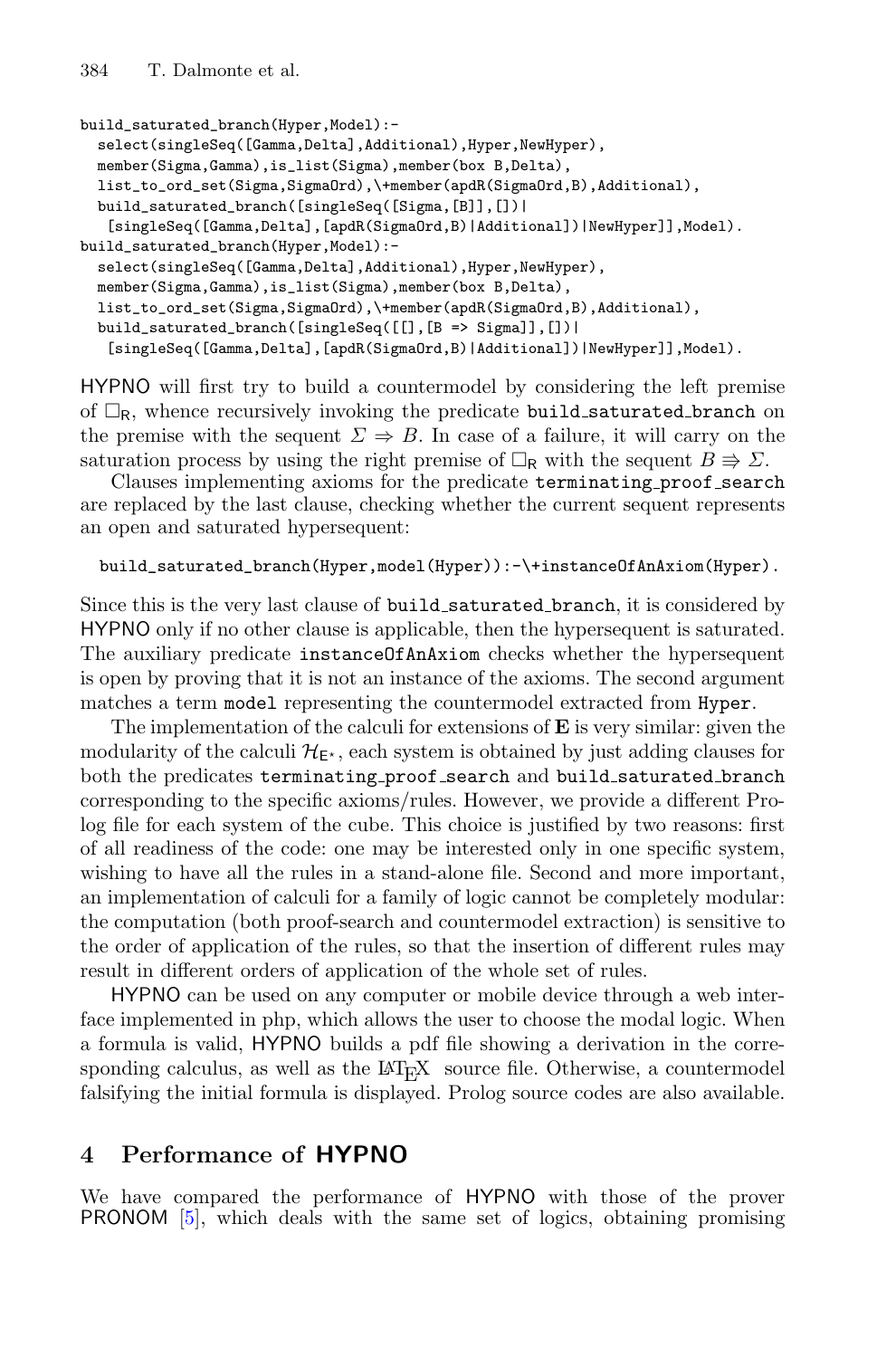results. We have tested it by running SWI-Prolog, version 7.6.4, on an Apple MacBook Pro, 2.7 GHz Intel Core i7, 8 GB RAM machine. First, we have tested HYPNO over hundred valid formulas in **E** and considered extensions obtained by generalizing schemas of valid formulas by varying some crucial parameters, like the modal degree (the level of nesting of the  $\Box$  connective), already used for testing PRONOM. For instance, we have considered the schemas (valid in all systems):

$$
(\Box(\Box(A_1 \land (B_1 \lor C_1)) \land \cdots \land \Box(A_n \land (B_n \lor C_n)))) \rightarrow (\Box(\Box((A_1 \land B_1) \lor (A_1 \land C_1)) \land \cdots \land \Box((A_n \land B_n) \lor (A_n \land C_n)))
$$

$$
(\Box^n C_1 \land \cdots \land \Box^n C_j \land \Box^n A) \rightarrow (\Box^n A \lor \Box^n D_1 \lor \cdots \lor \Box^n D_k)
$$

obtaining encouraging results: Table [1](#page-7-0) reports the number of timeouts of HYPNO and PRONOM over a set of valid formulas in system **E**.

| System                                            | $0.1 \,\mathrm{ms}$ $1 \,\mathrm{ms}$ | $100 \,\mathrm{ms}$ 1 s |                                                                               | 5s |
|---------------------------------------------------|---------------------------------------|-------------------------|-------------------------------------------------------------------------------|----|
| <b>HYPNO</b>                                      |                                       |                         | $\vert 91,50\% \vert 78,91\% \vert 28,23\% \vert 9,52\% \vert 5,78\% \rangle$ |    |
| PRONOM $ 85,71\% 77,55\% 57,82\% 31,16\% 19,80\%$ |                                       |                         |                                                                               |    |

<span id="page-7-0"></span>**Table 1.** Percentage of timeouts over valid formulas in **E**.

HYPNO is able to answer in less than one second on more than the 90% of the tests, whereas PRONOM is not even if we extend the time limit to 5 s.

We have also tested HYPNO on randomly generated formulas, fixing different time limits, numbers of propositional variables, and levels of nesting of connectives. We have compared the performances of HYPNO with those of PRONOM, obtaining the results in Table [2:](#page-7-1) in each pair, the first number is the percentage of timeouts of HYPNO, the second number is the percentage of timeouts of PRONOM given the fixed time limit.

<span id="page-7-1"></span>**Table 2.** Percentage of timeouts in 5000 random tests (system **E**).

| Vars/Depth                                                                   | 1 <sub>ms</sub> | $10 \,\mathrm{ms}$ | Τs               | 10 s                     |
|------------------------------------------------------------------------------|-----------------|--------------------|------------------|--------------------------|
| 3 vars - depth 5 $ 4-5.58\% $                                                |                 | $0.78$ – $1.76\%$  | $ 0.02 - 0.48\%$ | $ 0 - 0.22\% $           |
| 3 vars - depth 7   23,78-25,18%   10,86-20,16%   3,16-14,40%                 |                 |                    |                  | $\frac{12.02 - 12\%}{ }$ |
| 7 vars - depth 10 $ 45,22-44,94\% 34,36-42,36\% 19,06-30,30\% 16,06-20,34\%$ |                 |                    |                  |                          |

Also in case of formulas generated from 3 different atomic variables and with a higher level of nesting (7), HYPNO is able to answer in more than 96% of the cases within 1 s, against the 85% of PRONOM. We have repeated the experiments also for all the extensions of **E** considered by HYPNO: complete results can be found at [http://193.51.60.97:8000/HYPNO/#experiments.](http://193.51.60.97:8000/HYPNO/#experiments) Moreover, we are planning to perform more accurate tests following the approach of [\[8](#page-8-6)], where randomly generated formulas can be obtained by selecting different degrees of probability about their validity.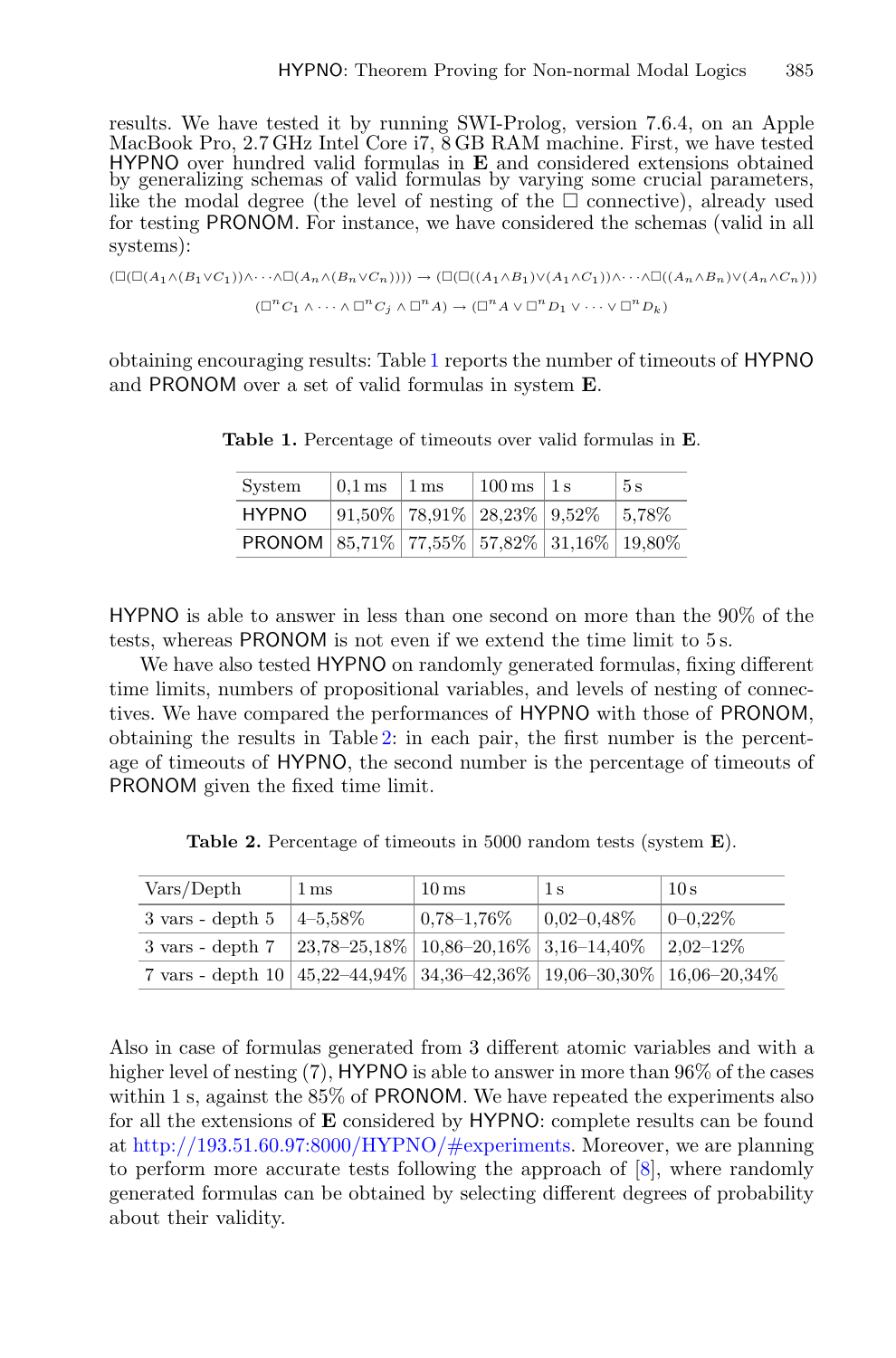# **5 Conclusions**

We have presented HYPNO, a prover for the cube of NNMLs based on some hypersequent calculi for these logics recently introduced. HYPNO produces both proofs and countermodels in the bi-neighbourhood semantics. Although no specific optimisation has been implemented, the performances of HYPNO are promising. In the future we intend to extend possible optimisation, in particular to minimize the size of countermodels. Moreover we intend to extend it to other non-normal modal logics in the realm of deontic and agent-ability logics.

**Acknowledgements.** We thank the reviewers for their careful reading that helped us to improve this paper. We are currently developing a new version of HYPNO taking into account all the suggestions about its implementation.

# **References**

- <span id="page-8-1"></span>1. Askounis, D., Koutras, C.D., Zikos, Y.: Knowledge means 'all', belief means 'most'. J. Appl. Non-Class. Log. **26**(3), 173–192 (2016). [https://doi.org/10.1080/](https://doi.org/10.1080/11663081.2016.1214804) [11663081.2016.1214804](https://doi.org/10.1080/11663081.2016.1214804)
- <span id="page-8-11"></span>2. Beckert, B., Posegga, J.: LeanTAP: lean tableau-based deduction. J. Autom. Reasoning **15**(3), 339–358 (1995). <https://doi.org/10.1007/BF00881804>
- <span id="page-8-0"></span>3. Chellas, B.F.: Modal Logic. Cambridge University Press, Cambridge (1980)
- <span id="page-8-4"></span>4. Dalmonte, T., Lellmann, B., Olivetti, N., Pimentel, E.: Countermodel construction via optimal hypersequent calculi for non-normal modal logics. In: Artemov, S., Nerode, A. (eds.) LFCS 2020. LNCS, vol. 11972, pp. 27–46. Springer, Cham (2020). [https://doi.org/10.1007/978-3-030-36755-8](https://doi.org/10.1007/978-3-030-36755-8_3) 3
- <span id="page-8-10"></span>5. Dalmonte, T., Negri, S., Olivetti, N., Pozzato, G.L.: PRONOM: proof-search and countermodel generation for non-normal modal logics. In: Alviano, M., Greco, G., Scarcello, F. (eds.) AI\*IA 2019. LNCS (LNAI), vol. 11946, pp. 165–179. Springer, Cham (2019). [https://doi.org/10.1007/978-3-030-35166-3](https://doi.org/10.1007/978-3-030-35166-3_12) 12
- <span id="page-8-5"></span>6. Dalmonte, T., Olivetti, N., Negri, S.: Non-normal modal logics: Bi-neighbourhood semantics and its labelled calculi. In: Proceedings of AiML 12, pp. 159–178. College Publications (2018)
- <span id="page-8-2"></span>7. Elgesem, D.: The modal logic of agency. Nord. J. Philos. Log. **2**(2), 1–46 (1997)
- <span id="page-8-6"></span>8. Giunchiglia, E., Tacchella, A., Giunchiglia, F.: SAT-based decision procedures for classical modal logics. J. Autom. Reasoning **28**(2), 143–171 (2002). [https://doi.](https://doi.org/10.1023/A:1015071400913) [org/10.1023/A:1015071400913](https://doi.org/10.1023/A:1015071400913)
- <span id="page-8-8"></span>9. Hansen, H.: Tableau games for coalition logic and alternating-time temporal logictheory and implementation. Master's thesis, University of Amsterdam (2004)
- <span id="page-8-7"></span>10. Lavendhomme, R., Lucas, T.: Sequent calculi and decision procedures for weak modal systems. Studia Logica **66**, 121–145 (2000). [https://doi.org/10.1023/A:](https://doi.org/10.1023/A:1026753129680) [1026753129680](https://doi.org/10.1023/A:1026753129680)
- <span id="page-8-9"></span>11. Lellmann, B.: Combining monotone and normal modal logic in nested sequents – with countermodels. In: Cerrito, S., Popescu, A. (eds.) TABLEAUX 2019. LNCS (LNAI), vol. 11714, pp. 203–220. Springer, Cham (2019). [https://doi.org/10.1007/](https://doi.org/10.1007/978-3-030-29026-9_12) [978-3-030-29026-9](https://doi.org/10.1007/978-3-030-29026-9_12) 12
- <span id="page-8-3"></span>12. Pacuit, E.: Neighborhood Semantics for Modal Logic. Springer, Heidelberg (2017). <https://doi.org/10.1007/978-3-319-67149-9>